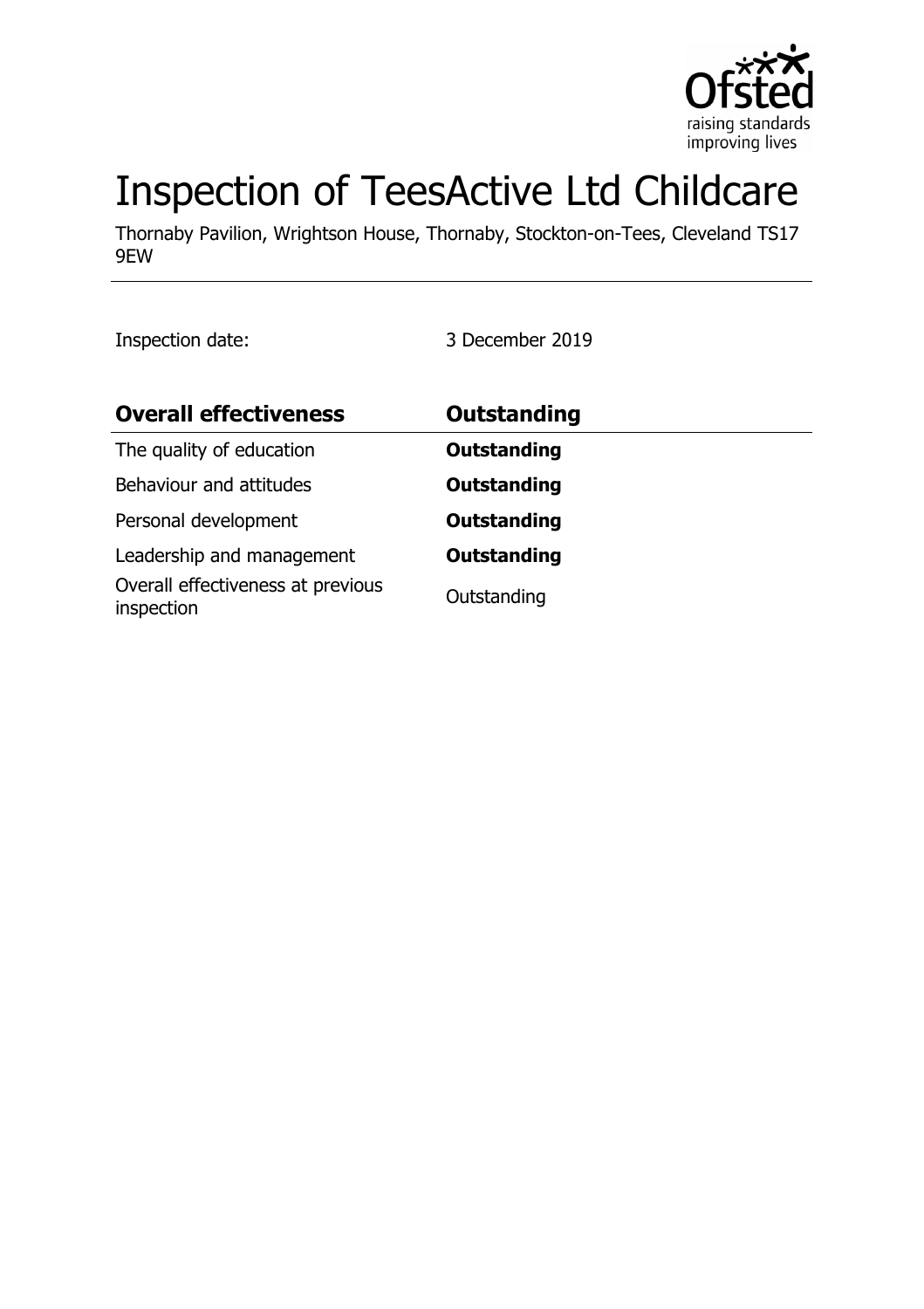

# **What is it like to attend this early years setting?**

#### **The provision is outstanding**

Children show they feel special, safe, valued and supported by staff in the nursery. They have strong, secure bonds with their key person and thrive on specific praise they receive. For example, staff provide children with personalised stickers which celebrate the things they have achieved, such as having a good idea. Children reflect on this with pride throughout the rest of the session and maintain excellent behaviour. Staff consistently encourage children to be aware of their own safety and personal care needs. Children look in the mirror and recognise they need a tissue. They show staff they can keep the floor safe by picking up some role play outfits.

Staff have high expectations of every child. They work extremely hard to ensure all children are involved and included in learning opportunities. Leaders and managers use funding to enhance environments which enable children with special educational needs and/or disabilities to make excellent progress. For example, they have braille labels in every area of the room. Staff have accessed specific medical training to enable them to care for children with complex needs. Children are exceptionally well-prepared for the future. Staff challenge them to develop the skills they need to start school and focus on building their resilience, independence and social skills. For example, children support each other to resolve small disagreements and take one another's feelings into consideration.

### **What does the early years setting do well and what does it need to do better?**

- Staff have an excellent understanding of every child's developmental stage and learning goals, including those who are not in their key-group. Teaching is focused on helping children make the best possible progress while they are engrossed in enjoyable, stimulating activities. For example, staff challenge children to write numerals while they explore painting on plastic film. Children enthusiastically experiment with the brushes and start to mix colours while developing excellent early writing skills and mathematical awareness.
- Older children demonstrate excellent communication skills and have an understanding of how to negotiate with their peers to solve problems. Staff offer support as children discuss their feelings about sharing resources and come to an agreed resolution. Children display advanced personal, social and emotional skills for their age.
- Staff help children to prepare for life in modern Britain. They use children's play to teach them different life skills. For example, older children play imaginatively in the role play area. Staff talk to them about the price of different fruits and they discuss what it means if items are 'cheap' or 'expensive'. This develops their understanding of the world and the language of money.
- $\blacksquare$  Staff use highly effective ways to gather valuable information from families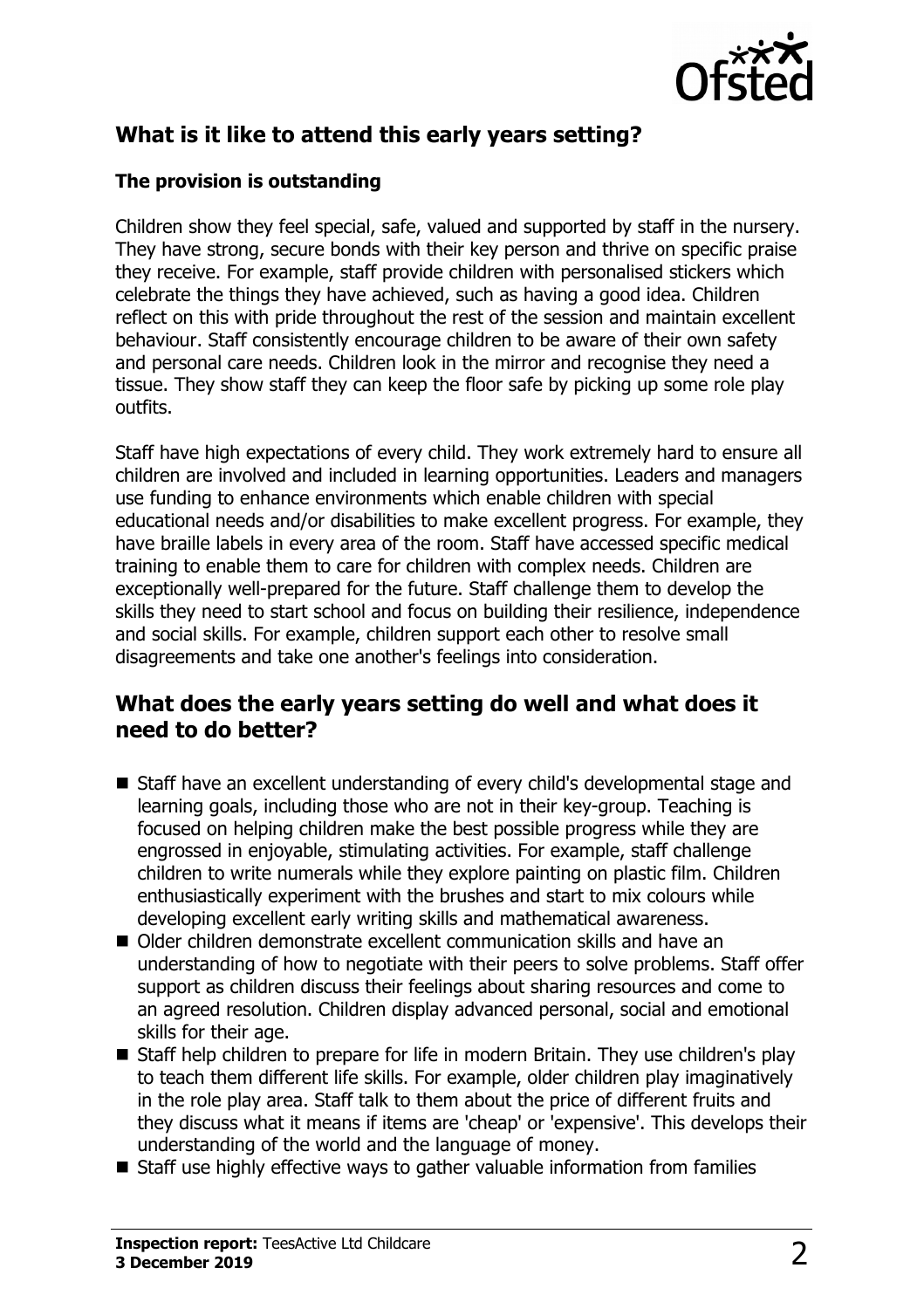

about children's achievements and experiences. Children who are new to the nursery benefit from seeing photographs of their family and special celebrations displayed. This helps them to begin to settle in. In addition, staff plan activities which help broaden children's experiences. For example, going on trips into the community and using the leisure facilities to develop physical skills.

- $\blacksquare$  Leaders and managers have developed exceptional partnerships with other professionals who work with children. They regularly share targets, achievements and care plans during meetings and ensure parents are actively involved. Staff complete robust risk assessments in the environment to ensure children are kept safe.
- Staff are consistently supported to meet children's specific care and learning needs. For example, they have received training to boost children's speech and language skills. They use the techniques to support children to make progress while they wait for specialist support. This has a huge impact on children's progress and minimises gaps in their learning.
- Staff are dedicated to helping children develop high levels of independence and confidence. They teach children the importance of good hygiene and healthy choices. For example, staff accessed training to develop their knowledge of oral hygiene promotion. They support children to brush their teeth daily. Parents are provided with information on the impact of dummies and tooth decay.
- $\blacksquare$  Leaders and the staff team show the highest levels of commitment and dedication to supporting children and their families. They strive to maintain excellence and reflect on their practice to drive forward with improvements. Since the last inspection, the team have enhanced their partnerships with families. They have provided a range of activities for them to participate in, such as sports day. This has had an excellent impact on their relationships and enhanced staff's existing knowledge of children's backgrounds.

## **Safeguarding**

The arrangements for safeguarding are effective.

Leaders ensure staff maintain an excellent understanding of the organisation's procedures and policies for child protection. Staff receive regular training which helps them understand how to report concerns about children or their families swiftly and without delay. Staff have developed highly effective partnerships with the local community and children's families. They work together to keep children safe. For example, they discuss how to keep children safe when using technology, online, and in the local area. Children have an excellent understanding of how to manage small risks and have high levels of respect for themselves and others.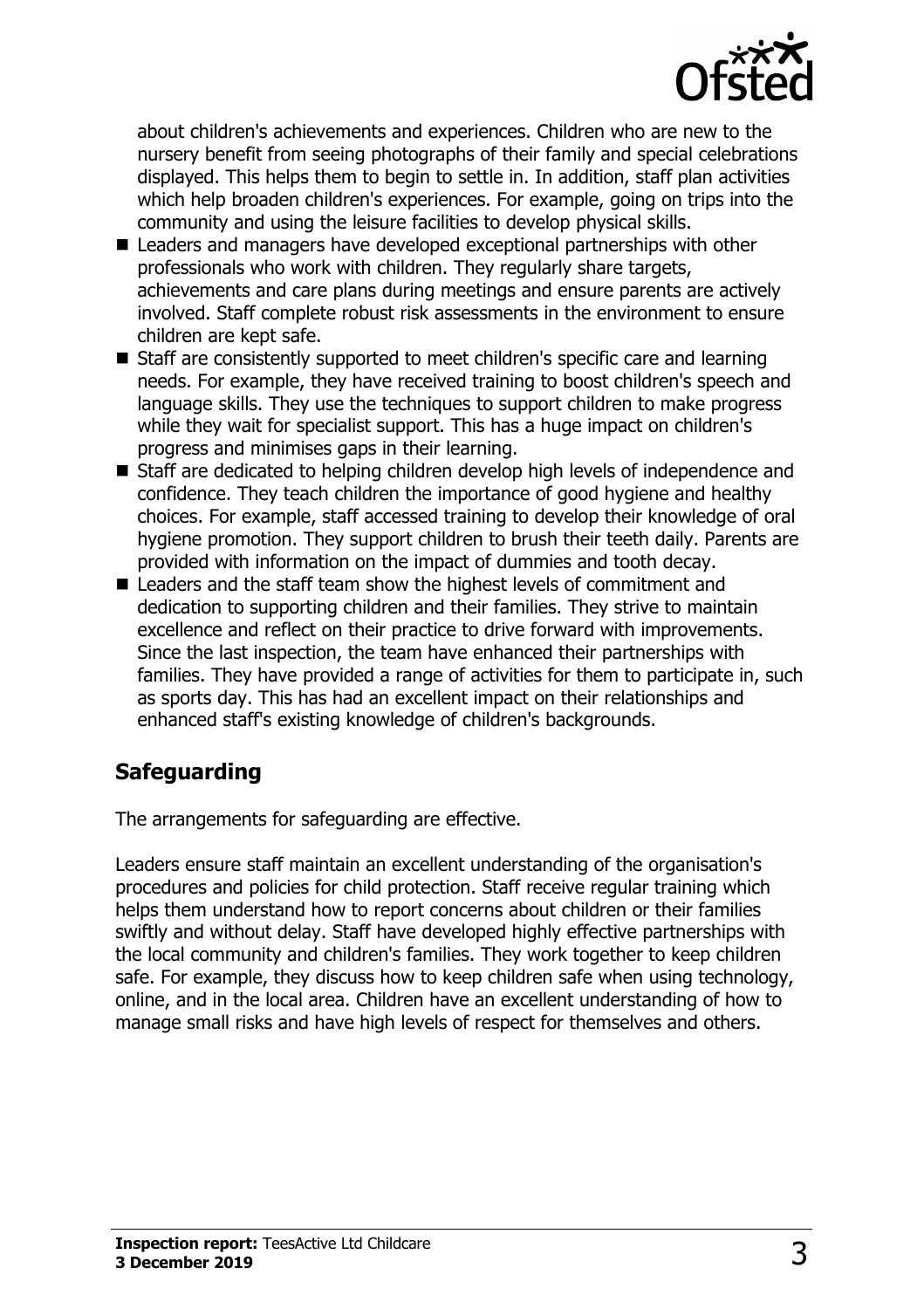

| <b>Setting details</b>                              |                                                                                      |
|-----------------------------------------------------|--------------------------------------------------------------------------------------|
| Unique reference number                             | EY357069                                                                             |
| <b>Local authority</b>                              | Stockton-on-Tees                                                                     |
| <b>Inspection number</b>                            | 10117728                                                                             |
| <b>Type of provision</b>                            | Childcare on non-domestic premises                                                   |
| <b>Registers</b>                                    | Early Years Register, Compulsory Childcare<br>Register, Voluntary Childcare Register |
| Day care type                                       | Full day care                                                                        |
| Age range of children                               | 2 to $4$                                                                             |
| <b>Total number of places</b>                       | 38                                                                                   |
| Number of children on roll                          | 34                                                                                   |
| Name of registered person                           | <b>Tees Active Ltd</b>                                                               |
| <b>Registered person unique</b><br>reference number | RP527063                                                                             |
| Telephone number                                    | 01642 760 971                                                                        |
| Date of previous inspection                         | 25 February 2014                                                                     |

### **Information about this early years setting**

TeesActive Ltd Childcare registered in 2007. The setting operates from the Thornaby Pavillion Leisure centre in Stockton-on-Tees. The nursery employs ten members of childcare staff. Of these, all hold appropriate qualifications at level 2 and above, including the room supervisor and deputy who both have a relevant early years degree. The nursery opens Monday to Friday term time only. Sessions are from 9am until 12pm and 12.30pm until 3.30 pm. In addition, funded children may stay for lunch between 12 and 12.30pm. The nursery provides funded early education for two-, three-, and four-year-old children.

## **Information about this inspection**

**Inspector** Michelle Lorains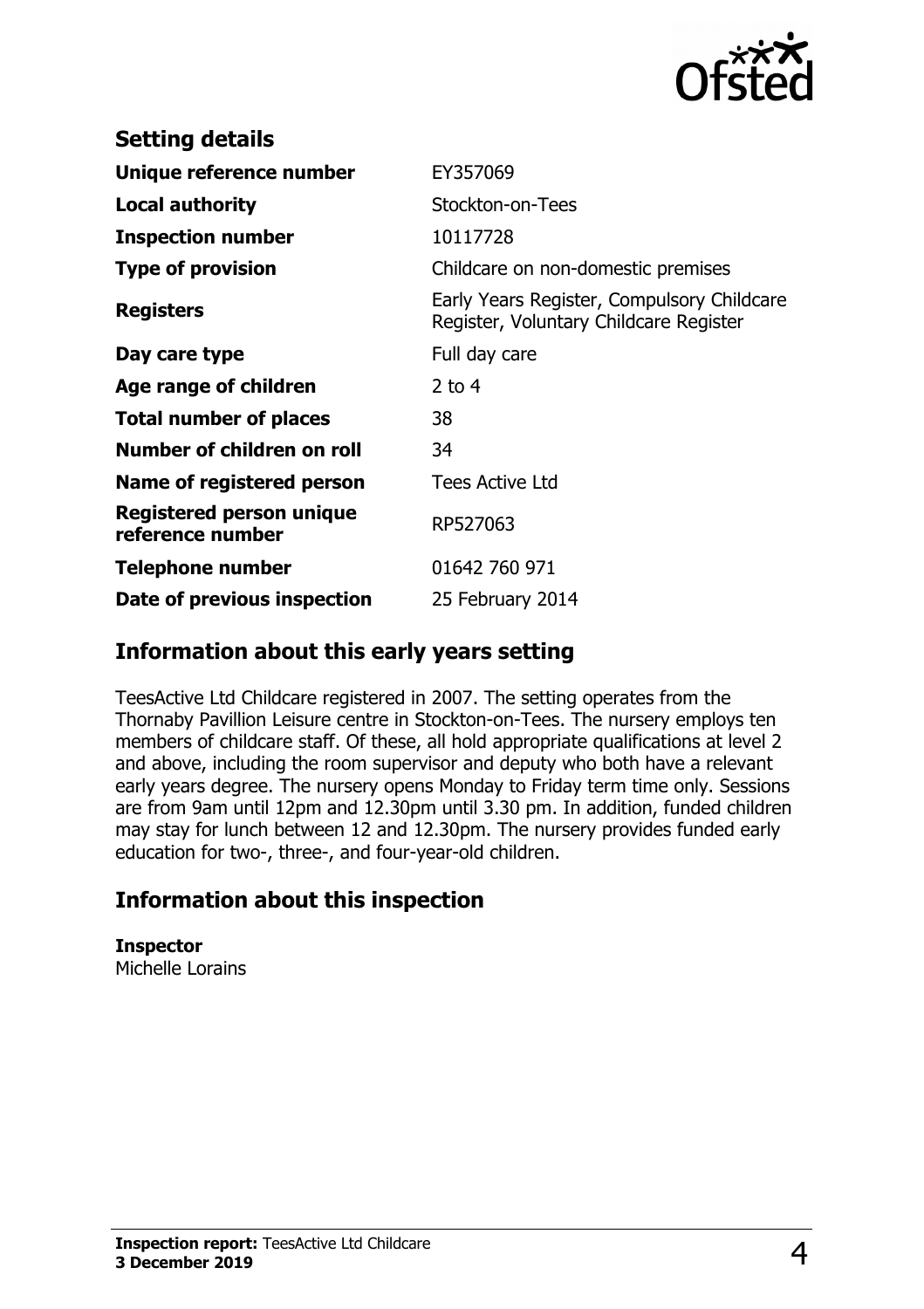

#### **Inspection activities**

- $\blacksquare$  The inspector observed the quality of teaching during activities indoors and assessed the impact this has on children's learning.
- $\blacksquare$  A joint observation was completed by the inspector and room supervisor during a planned activity.
- $\blacksquare$  The inspector spoke to the children and staff throughout the inspection.
- $\blacksquare$  The inspector held a meeting with the nursery supervisor and completed a learning walk. She looked at relevant documentation, such as a sample of the nursery's policies and evidence of the suitability of staff working in the nursery.
- Parents provided written feedback during the inspection. The inspector took account of their views.

We carried out this inspection under sections 49 and 50 of the Childcare Act 2006 on the quality and standards of provision that is registered on the Early Years Register. The registered person must ensure that this provision complies with the statutory framework for children's learning, development and care, known as the early years foundation stage.

If you are not happy with the inspection or the report, you can [complain to Ofsted.](http://www.gov.uk/complain-ofsted-report)